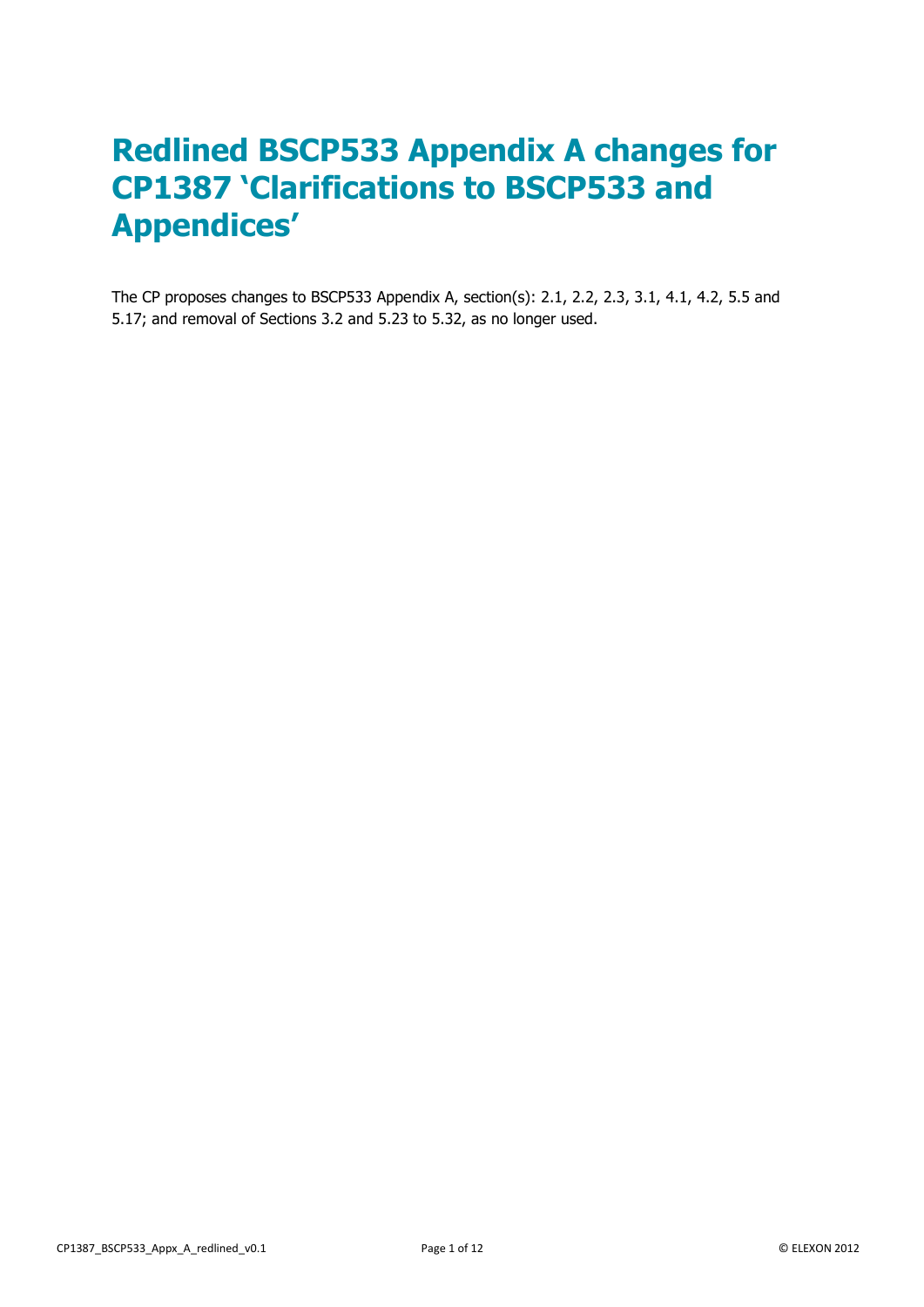## **2. PHYSICAL FILE PRESENTATION**

### **2.1 Media**

Data files will be submitted into PARMS by the Data Provider (Supplier, Supplier Agent or BSC Agent) in the form of ASCII files. A separate data file is required for each sSerial, although a number of files may be contained in one submission.

## **2.2 File Naming**

An 8-character file naming convention will be used as follows:

- The 1st to 4th characters will be the participant ID of the Data Provider;
- The 5th to 7th will relate to the File Identifier that will be used in the SVA Data Catalogue; and
- The 8th will be the last digit of the year number (e.g.  $2$  for 2002,  $3$  for 2003).

The file extension will indicate the month to which the data pertains (JAN, FEB, MAR, APR, MAY, JUN, JUL, AUG, SEP, OCT, NOV, DEC).

It should be noted that all the file names for a Reporting Period should be for the month 't'.

### **2.3 File Submission and Verification of Output Data**

Data Providers should submit PARMS data  $+(x)$  WDs after the end of the Rreporting Pperiod as follows:

- Suppliers and Supplier Agents Routine Performance Monitoring Report:  $+20$  WDs:
- SMRAs: +10 WDs; and
- $SVAA: +7WDs$

All files will be submitted direct to PARMS by the Data Providers specified in the File Formats. Where there has been no occurrence of an event monitored by a Serial, and the performance data involves a derived value (e.g. an average or percentage) Data Providers should reflect this by using **zerosnulls** in place of the values for each Supplier and GSP Group. Where there has been no occurrence of an event, but appointments exist in for that Supplier and GSP Group combination, Data Providers should reflect this by submitting zero values against all the standards for these combinations. Failure to do so may result in missing data. **If no data is provided at all then PARMS will regard the submission as incomplete and apply Supplier Charges if appropriate.** The process and timescale for submission is detailed in BSCP533 'PARMS Data Provision Reporting and Publication of Peer Comparison Data'.

Once received, BSCCo will distribute any Supplier-related data to the relevant Suppliers in order to allow them to verify the data submitted by its appointed agents,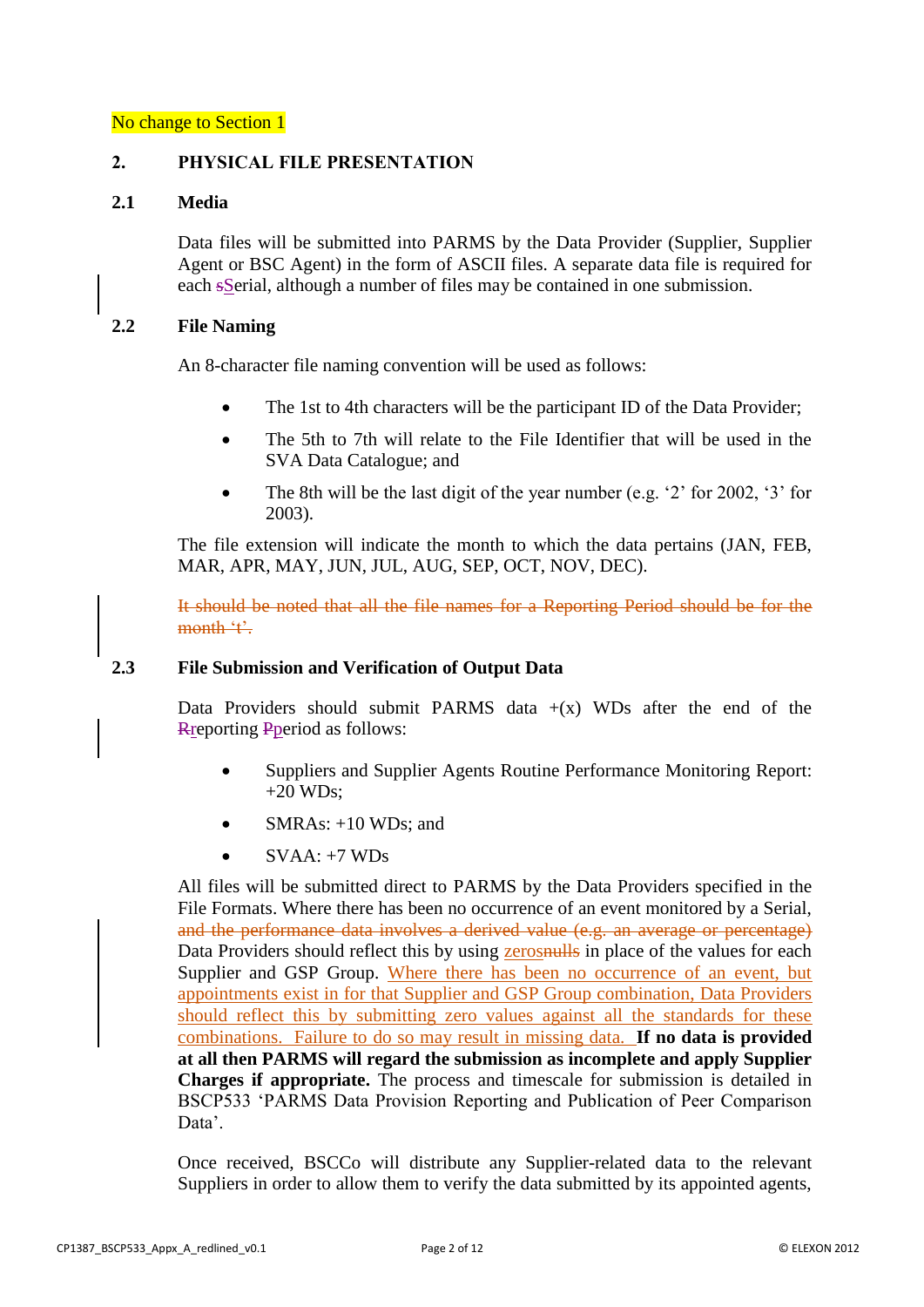particularly where poor performance against a s**Serial may lead to Supplier Charges.** Any queries raised will be dealt with between the Supplier and its Agent, and any resubmission of data should be by the specified Data Provider. (Suppliers can, of course, request that their Aagents provide copies of any files submitted to PARMS for checking, but this will not be assumed by BSCCo).

No Change to Section 2.4

## **3. PHYSICAL FILE FORMATS**

#### **3.1 Pool File Format**

The majority of the Data Output files will use the Pool file format. In this format, a file contains a number of records, each starting with a three-character identifier and ending with a Record Delimiter character. The first record of each file will be a header; the last a footer. The last record of a physical block will not require a Record Delimiter.

Each record contains fields of various types such as text, integer, date and time. The full range is described below:

| <b>Type</b>      | Format                                                                                                                                                    | <b>Example</b>                       |
|------------------|-----------------------------------------------------------------------------------------------------------------------------------------------------------|--------------------------------------|
| int<br>(Integer) | ASCII representation, no leading zeros or spaces,<br>leading "-" if negative (no sign if positive)                                                        | $-1234$<br>12                        |
| dec<br>(Decimal) | ASCII representation. As for Integer, but with a<br>decimal point and fixed number of decimal digits<br>(including trailing zeros) dependent on precision | $dec(4,2): -12.34$<br>dec(3,2): 1.20 |
| text             | ASCII format, left aligned with trailing spaces stripped. The quick fox<br>Only includes printable characters excluding the<br>separator                  |                                      |
| date             | <b>ASCII</b> format as: YYYYMMDD                                                                                                                          | 19961216                             |
| time             | ASCII format as: HHMMSS (24 hour format). Note:<br>both GMT and local time (e.g. British Summertime)<br>will be used and will be indicated as necessary.  | 131501                               |
| date/time        | <b>ASCII format as: YYYYMMDDHHMMSS</b>                                                                                                                    | 19961216131501                       |
| bol<br>(Boolean) | One ASCII character: T for True, F for False<br>(uppercase only)                                                                                          | F                                    |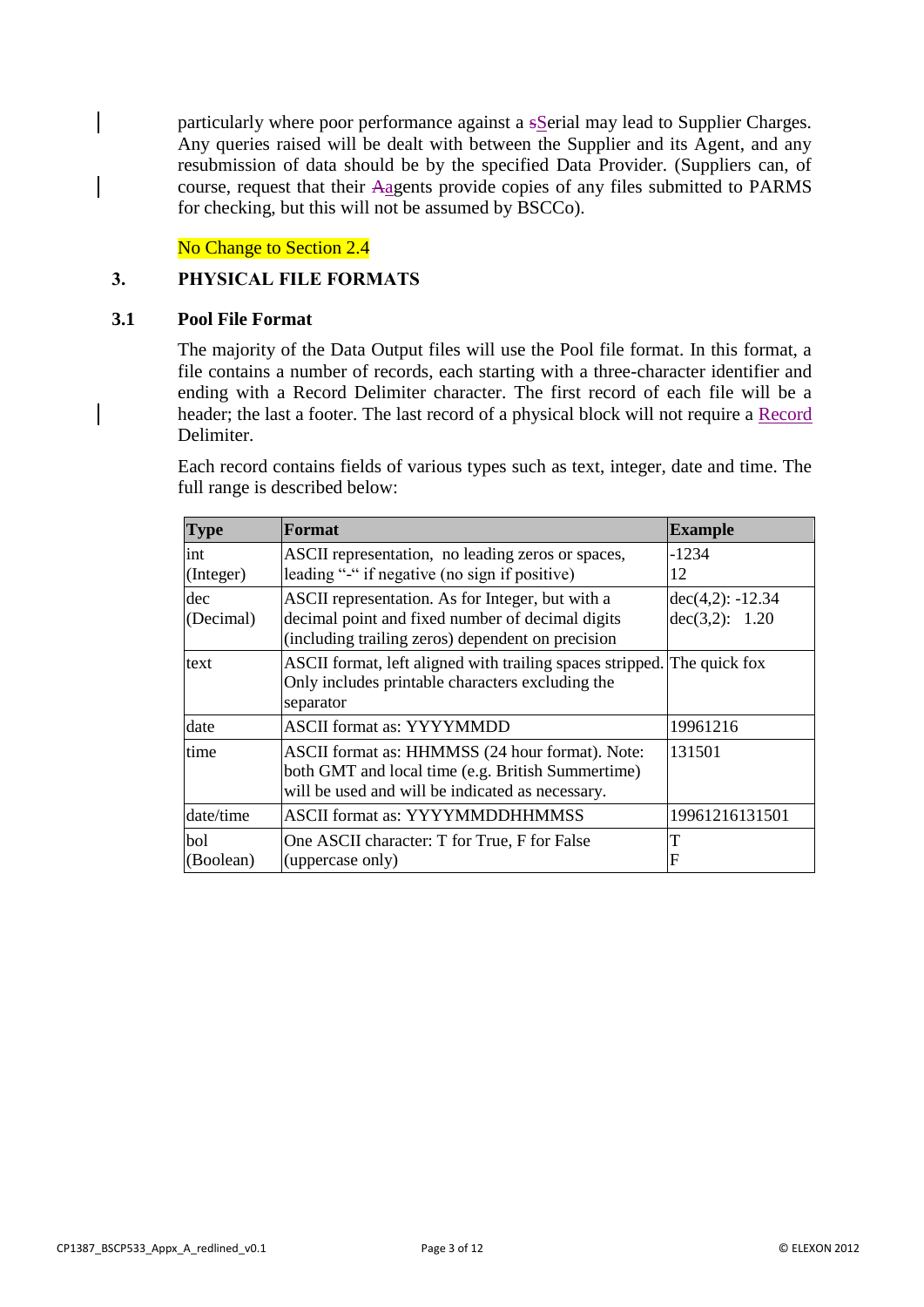A Field Separator character separates each field (**with the exception of the last field of each record**). All fields are mandatory, unless specifically indicated as optional in the 'comments' column. A null submission is achieved by omitting any characters between the Field Separators.

All files sent or received by PARMS are structured as follows:

- Header first record in file record type = "ZHD"
- Body other file records
- Footer last record in file record type = "ZPT"

For PARMS Output Data, the first record of the file "Body" is a Ssubject Pparticipant Hheader (record type "SUB") containing information about the subject Mmarket Pparticipant.

Note that there may be many SUB records (e.g. where a Supplier has a number of Aagents, or an aAgent contracted to many Suppliers, and where the Supplier is operating in more than one GSP Group).

The components of these three standard record types are defined in the following tables:

| <b>ZHD</b> - File Header |                      |             |                                                                                               |  |
|--------------------------|----------------------|-------------|-----------------------------------------------------------------------------------------------|--|
| <b>Field</b>             | <b>Field Name</b>    | <b>Type</b> | <b>Comments</b>                                                                               |  |
| 1                        | Record Type          | text(3)     | $=$ ZHD                                                                                       |  |
| 2                        | File Type            | text(8)     | 5 character type (ranges allocated for DTS,<br>pool or internal use) plus 3 character version |  |
| 3                        | From Role Code       | text(1)     |                                                                                               |  |
| $\overline{4}$           | From Participant Id  | text(4)     |                                                                                               |  |
| 5                        | To Role Code         | text(1)     | 'Z' (Non-Core - PARMS)                                                                        |  |
| 6                        | To Participant Id    | text(4)     | <b>POOL</b>                                                                                   |  |
| 7                        | <b>Creation Time</b> | date/time   | Time file processing was started. Specified<br>in GMT.                                        |  |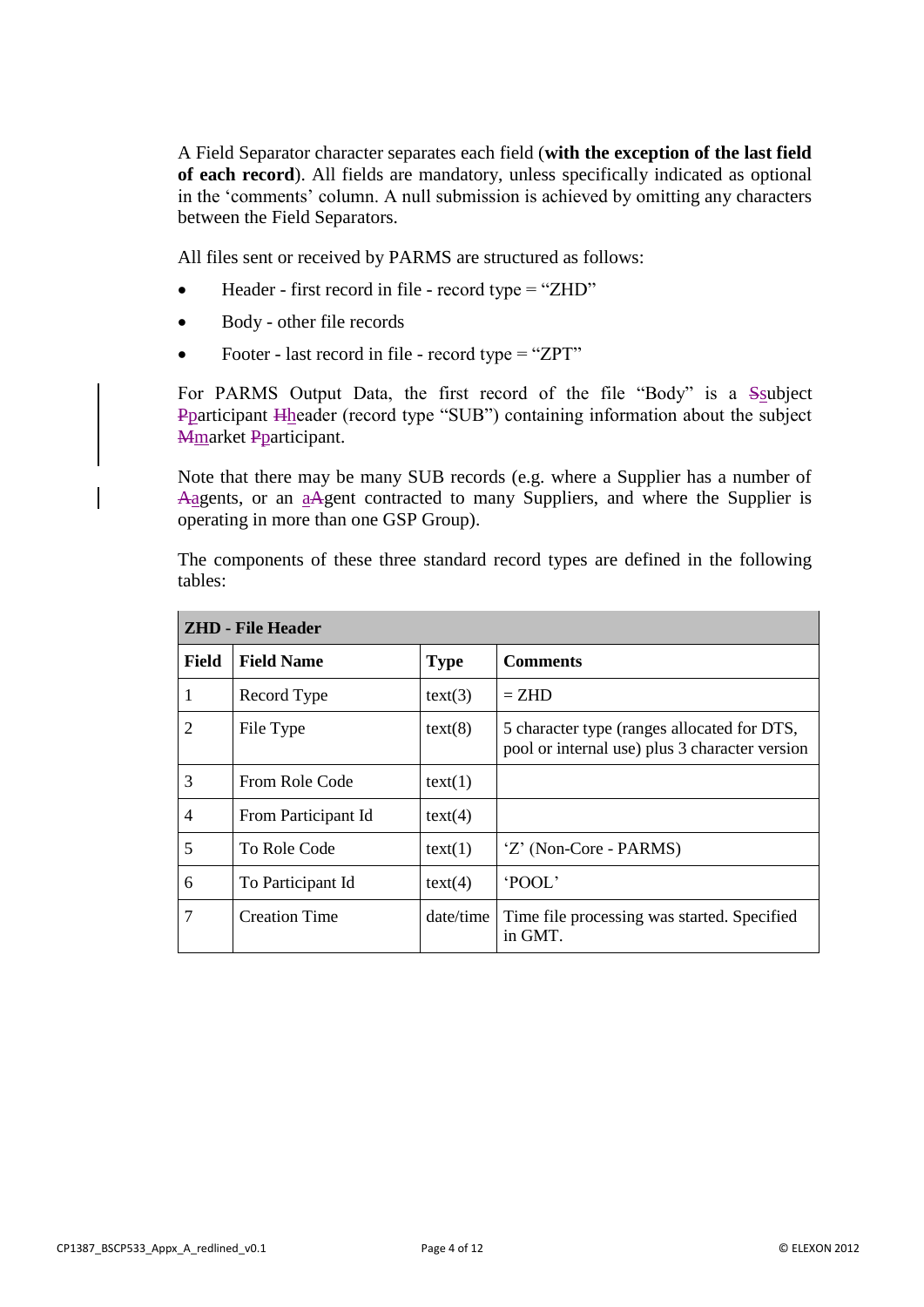| <b>SUB</b> - Subject Participant Header |                                 |                                |                                                                                                                      |
|-----------------------------------------|---------------------------------|--------------------------------|----------------------------------------------------------------------------------------------------------------------|
| <b>Field</b>                            | <b>Field Name</b>               | <b>Comments</b><br><b>Type</b> |                                                                                                                      |
| 1                                       | Record Type                     | text(3)                        | $=$ SUB                                                                                                              |
| 2                                       | <b>Market Sector</b>            | text(1)                        | $=$ H (half hourly)<br>$=N$ (non-half hourly)                                                                        |
| 3                                       | Market Participant Role<br>Code | text(1)                        | Role Code of the subject Market Participant                                                                          |
| $\overline{4}$                          | Market Participant Id           | text(4)                        | Identifier of the subject Market Participant                                                                         |
| 5                                       | Period End Date                 | date                           | Date of the last calendar day of the period<br>(generally either a month or a quarter) to<br>which the data applies. |
| 6                                       | Periodicity                     | text(1)                        | Indicates whether the Period End Date is<br>'W'eekly, 'M'onthly or 'Q'uarterly.                                      |

| <b>ZPT</b> - File Footer |                   |             |                                                                                                                                              |  |
|--------------------------|-------------------|-------------|----------------------------------------------------------------------------------------------------------------------------------------------|--|
| <b>Field</b>             | <b>Field Name</b> | <b>Type</b> | <b>Comments</b>                                                                                                                              |  |
|                          | Record Type       | text(3)     | $= ZPT$                                                                                                                                      |  |
|                          | Record count      | int(10)     | Includes header and footer                                                                                                                   |  |
|                          | Checksum          | int(10)     | Although type is shown as $int(10)$ the value<br>is actually a 32-bit unsigned value and hence<br>will fit in an "unsigned long" C variable. |  |

The remaining component of the File is a body record containing the required PARMS information. These will be specific for each Serial and, like the SUB record, will be repeated in situations where, for example, an SMRS or a Supplier Agent is operating in a number of different GSP Groups, or where data is required for a number of different Settlement Run types.

Some files involve the reporting of a data item against a list of Settlement Ddates, such as for Serial SP07. **In these instances, the dates and the associated data items should be listed in ascending order.**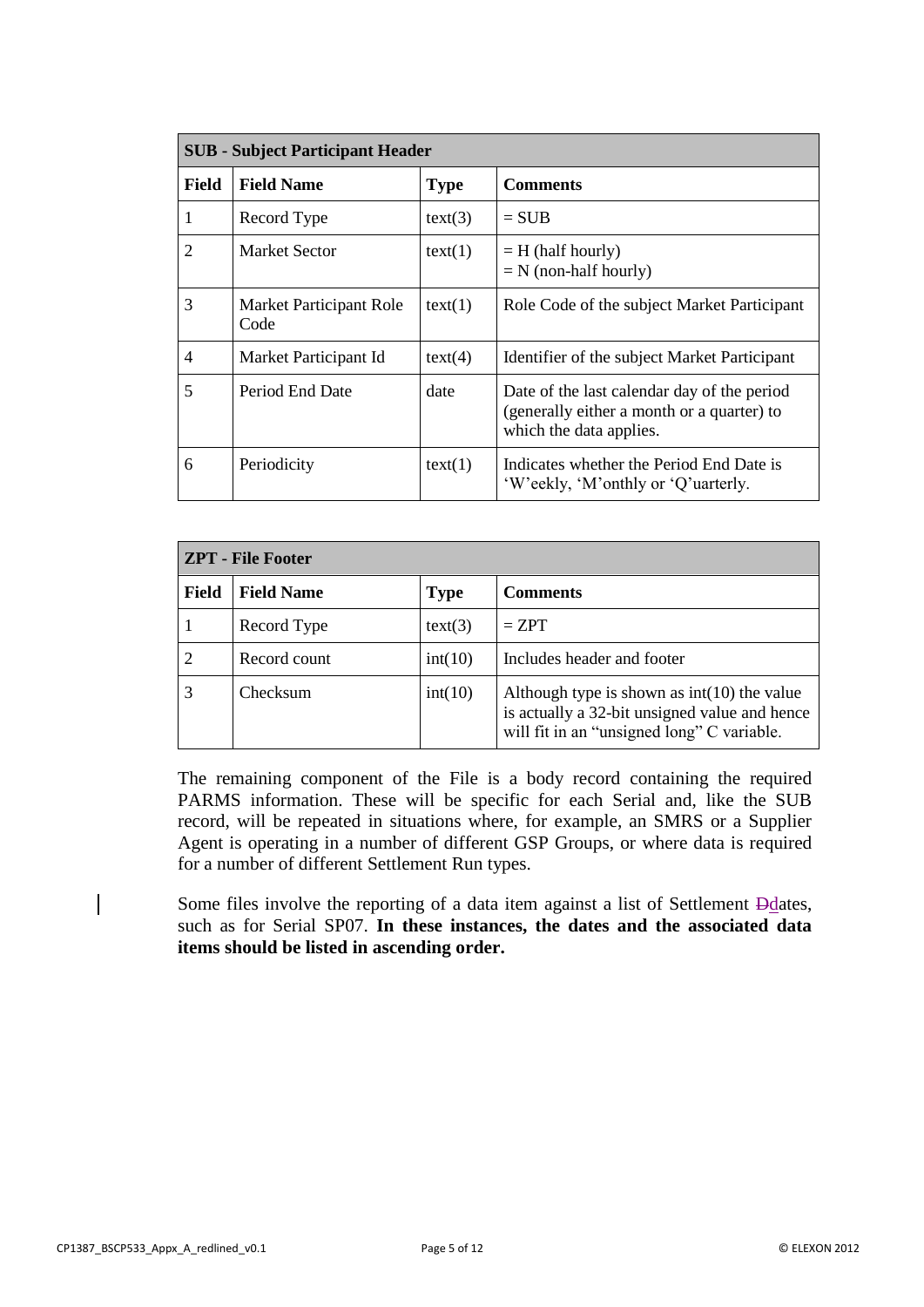The character set used is based on the ISO Level B character set and will include the following characters:

| Letters, upper case     | A to Z                   |
|-------------------------|--------------------------|
| Letters, lower case     | a to z                   |
| Numerals                | $0$ to $9$               |
| Space character         |                          |
| Full stop               |                          |
| Comma                   | ,                        |
| Hyphen/minus            |                          |
| Opening parenthesis     | (                        |
| Closing parenthesis     | $\mathcal{E}$            |
| Slash                   | $\sqrt{2}$               |
| Apostrophe              |                          |
| Plus                    | $^{+}$                   |
| Colon                   | $\ddot{\cdot}$           |
| Equals                  | $=$                      |
| Question mark           | $\overline{\mathcal{L}}$ |
| <b>Exclamation mark</b> | İ                        |
| Quotation mark          | "                        |
| Percentage sign         | %                        |
| Ampersand               | $\&$                     |
| Asterisk                | ∗                        |
| Semi-colon              |                          |
| Less than               | $\,<$                    |
| Greater than            | >                        |
| Underscore              |                          |

Field Separator: The vertical bar character '|' will be used as the separator.

Record Delimiter: The Line Feed character (hex "A") or a Carriage Return is used as the delimiter.

**3.2 Not Used**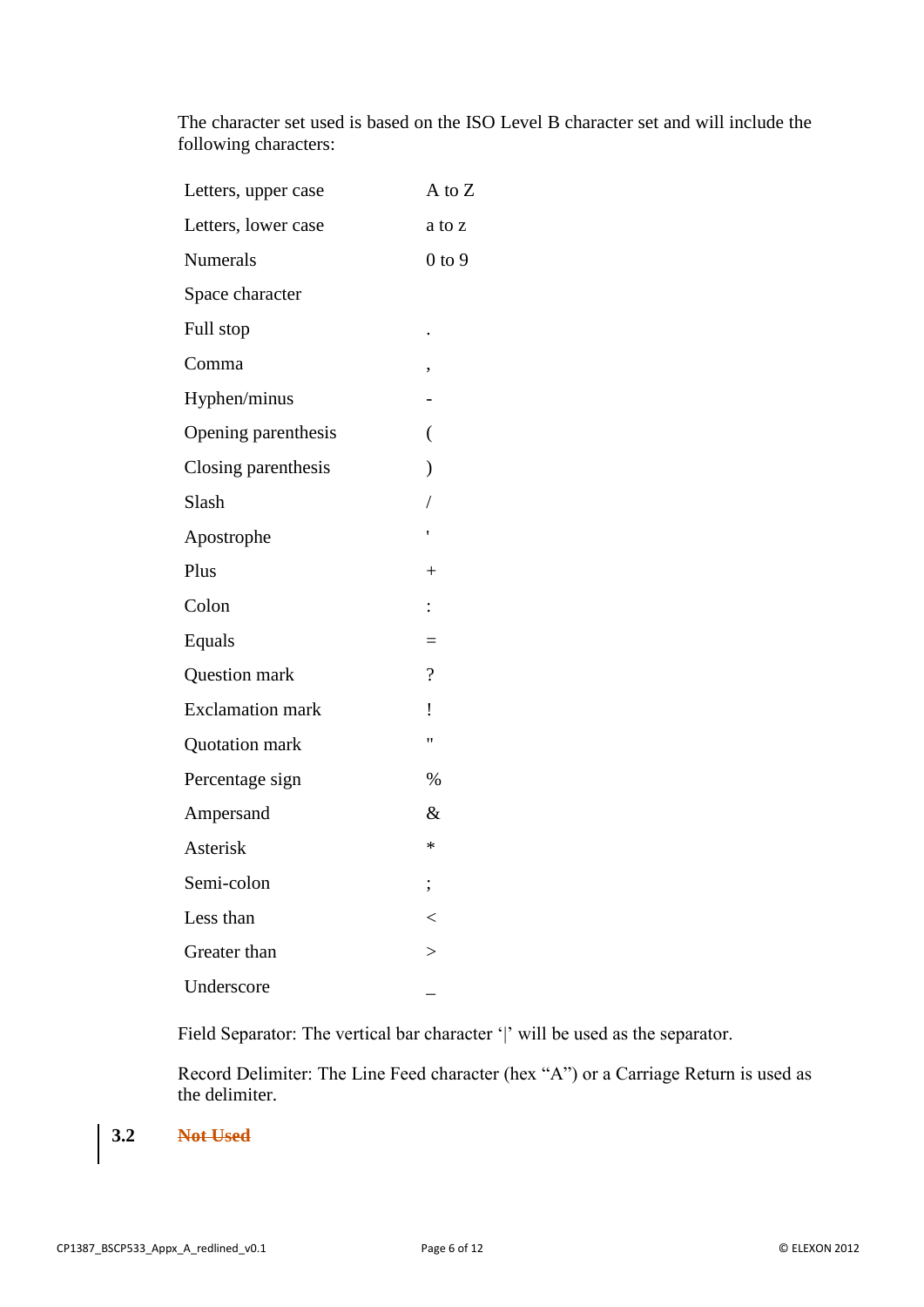# **4. STANDING DATA FILE FORMATS**

## **4.1 DP1I - Data Provider Information**

This file provides PARMS with the identities of Supplier Agents that will be providing Output Data for that Supplier in each relevant GSP Group.

| <b>ZHD - File Header</b>               |                         |             |                                                                                                                                                       |  |  |
|----------------------------------------|-------------------------|-------------|-------------------------------------------------------------------------------------------------------------------------------------------------------|--|--|
| Field                                  | <b>Field Name</b>       | <b>Type</b> | <b>Comments</b>                                                                                                                                       |  |  |
| 1                                      | Record Type             | text(3)     | $=$ ZHD                                                                                                                                               |  |  |
| 2                                      | File Type               | text(8)     | $= P0135001$                                                                                                                                          |  |  |
| 3                                      | From Role Code          | text(1)     | $=X$ (Supplier)                                                                                                                                       |  |  |
| 4                                      | From Participant Id     | text(4)     | $=$ ID of originating Supplier                                                                                                                        |  |  |
| 5                                      | To Role Code            | text(1)     | $=$ Z (Non-Core - PARMS)                                                                                                                              |  |  |
| 6                                      | To Participant Id       | text(4)     | $=$ POOL                                                                                                                                              |  |  |
| 7                                      | <b>Creation Time</b>    | date/time   | Date & time of file generation                                                                                                                        |  |  |
| <b>DPI</b> - Data Provider Information |                         |             |                                                                                                                                                       |  |  |
| <b>Field</b>                           | <b>Field Name</b>       | <b>Type</b> | <b>Comments</b>                                                                                                                                       |  |  |
| 1                                      | Record Type             | text(3)     | $=$ DPI                                                                                                                                               |  |  |
| 2                                      | <b>GSP</b> Group        | text(2)     |                                                                                                                                                       |  |  |
| 3                                      | Serial reference        | text(4)     | e.g. HM11, NM11, SP04, etc                                                                                                                            |  |  |
| 4                                      | Data Provider ID        | text(4)     |                                                                                                                                                       |  |  |
| 5                                      | Data Provider Role Code | text(1)     |                                                                                                                                                       |  |  |
| 6                                      | Period end date         | date        | $=$ Calendar date of end of reporting<br>period                                                                                                       |  |  |
| <b>ZPT</b> - File Footer               |                         |             |                                                                                                                                                       |  |  |
| <b>Field</b>                           | <b>Field Name</b>       | <b>Type</b> | <b>Comments</b>                                                                                                                                       |  |  |
| 1                                      | Record Type             | text(3)     | $= ZPT$                                                                                                                                               |  |  |
| $\overline{c}$                         | Record count            | int(10)     | Includes header and footer                                                                                                                            |  |  |
| 3                                      | Checksum                | int(10)     | Although type is shown as<br>integer $(10)$ the value is actually a 32-<br>bit unsigned value and hence will fit<br>in an "unsigned long" C variable. |  |  |

### **Backus-Naur Form:**

Data Provider Information ::= ZHD {DPI} ZPT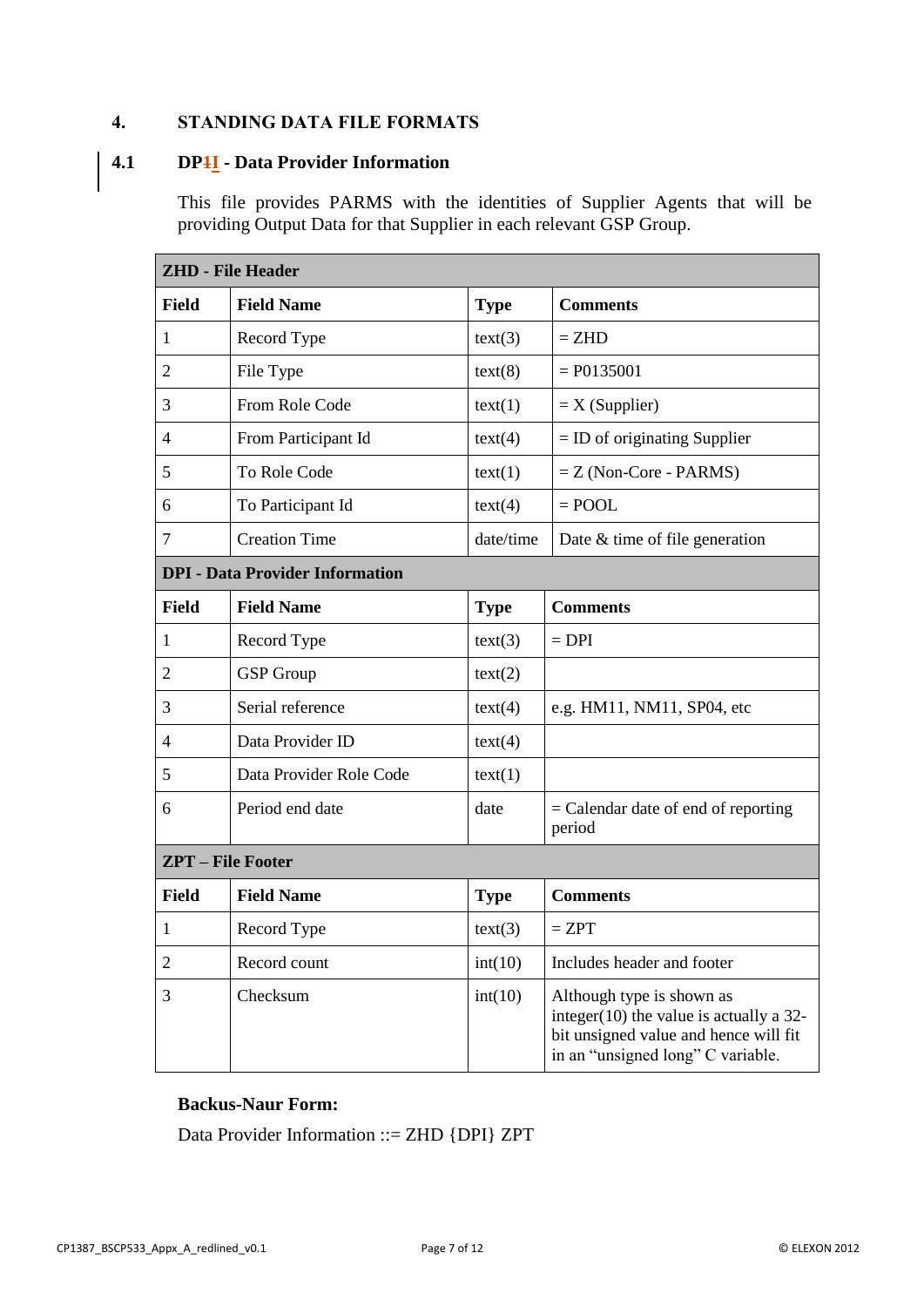| <b>ZHD - File Header</b> |                                                    |             |                                |  |
|--------------------------|----------------------------------------------------|-------------|--------------------------------|--|
| <b>Field</b>             | <b>Field Name</b>                                  | <b>Type</b> | <b>Comments</b>                |  |
| 1                        | Record Type                                        | text(3)     | $=$ ZHD                        |  |
| $\overline{2}$           | File Type                                          | text(8)     | $= P0136001$                   |  |
| 3                        | From Role Code                                     | text(1)     | $= G (SVA Agent)$              |  |
| 4                        | From Participant Id                                | text(4)     | <b>CAPG</b>                    |  |
| 5                        | To Role Code                                       | text(1)     | $=$ Z (Non-Core - PARMS)       |  |
| 6                        | To Participant Id                                  | text(4)     | $=$ POOL                       |  |
| 7                        | <b>Creation Time</b>                               | date/time   | Date & time of file generation |  |
|                          | <b>VER: MDD version</b>                            |             |                                |  |
| 1                        | Record Type                                        | text(3)     | $=$ VER                        |  |
| $\overline{2}$           | <b>MDD Version Number</b>                          | int(8)      |                                |  |
|                          | <b>GSG: GSP Group</b>                              |             |                                |  |
| 1                        | Record Type                                        | text(3)     | $=$ GSG                        |  |
| $\overline{2}$           | GSP Group Id                                       | text(2)     |                                |  |
| 3                        | <b>GSP</b> Group Name                              | text(30)    |                                |  |
|                          | <b>GGD: GSP Group Distributors</b>                 |             |                                |  |
| 1                        | Record Type                                        | text(3)     | $=$ GGD                        |  |
| $\overline{2}$           | Distributor Id                                     | int(2)      |                                |  |
| 3                        | Market Participant Role Code                       | text(1)     |                                |  |
| 4                        | Effective from Date {MPR}                          | date        |                                |  |
| 5                        | <b>Effective from Settlement Date</b><br>$\{GGD\}$ | date        |                                |  |
| 6                        | <b>Effective to Settlement Date</b><br>$\{GGD\}$   | date        | optional                       |  |
|                          | <b>MRC: Market Participant Role Codes</b>          |             |                                |  |
| $\mathbf{1}$             | Record Type                                        | text(3)     | $=$ MRC                        |  |
| $\overline{2}$           | Market Participant Role Code                       | text(1)     |                                |  |
| 3                        | Role Code Description                              | text(30)    |                                |  |
|                          | <b>MAP</b> : Market Participants                   |             |                                |  |
| $\mathbf{1}$             | Record Type                                        | text(3)     | $= MAP$                        |  |

# **4.2 PARMS Market Domain Data**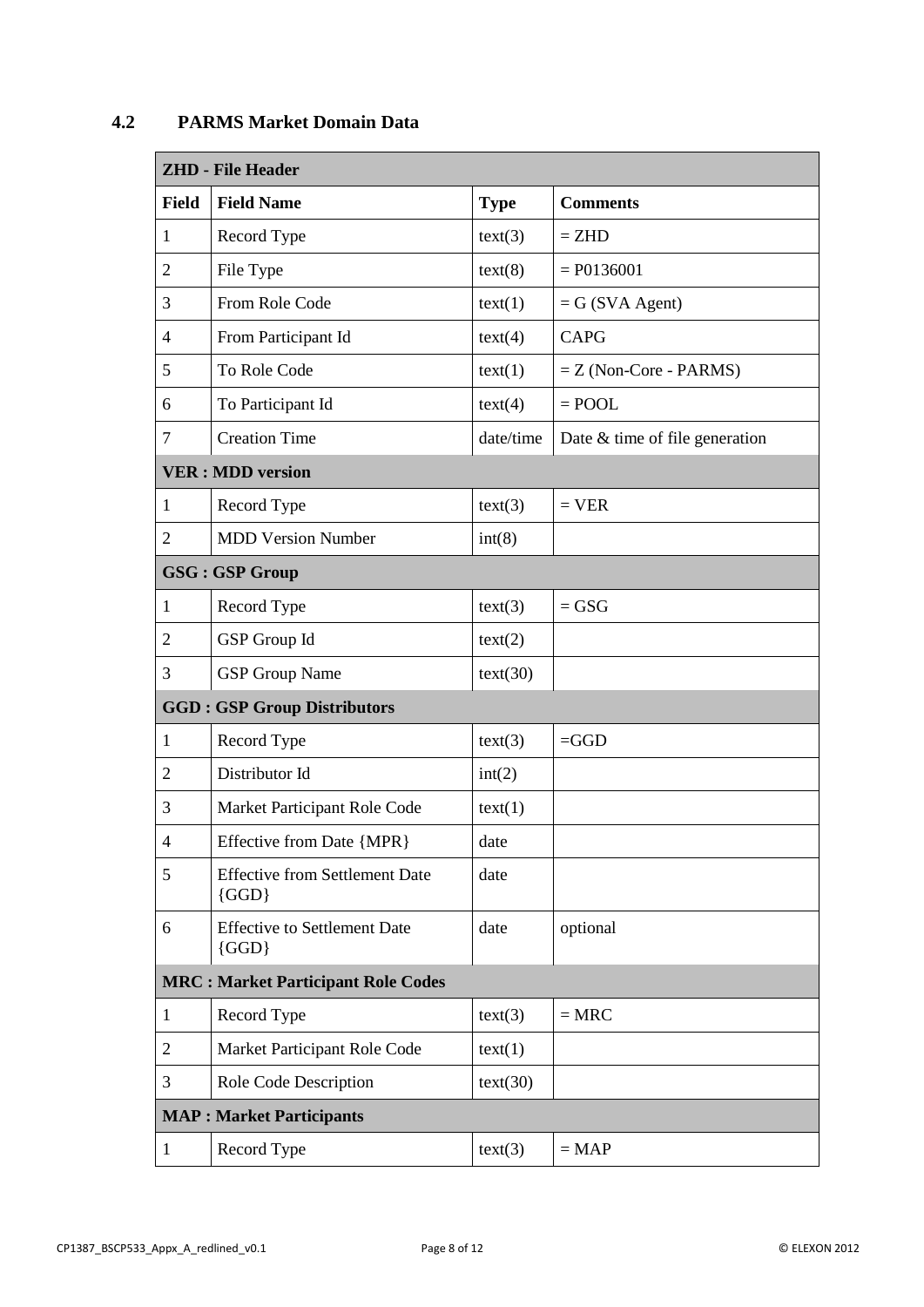| $\overline{2}$ | Market Participant Id                |          | text(4)  |          |  |
|----------------|--------------------------------------|----------|----------|----------|--|
| 3              | Market Participant Name              | text(40) |          |          |  |
| $\overline{4}$ | Pool Member Id                       |          | text(4)  | optional |  |
|                | <b>MPR: Market Participant Roles</b> |          |          |          |  |
| $\mathbf{1}$   | Record Type                          |          | text(3)  | $=$ MPR  |  |
| $\overline{2}$ | Market Participant Role Code         |          | text(1)  |          |  |
| 3              | Effective from Settlement Date {MPR} |          | date     |          |  |
| $\overline{4}$ | Effective to Settlement Date {MPR)   |          | date     | optional |  |
|                | <b>SSR: SSR Run Type</b>             |          |          |          |  |
| 1              | Record Type                          |          | text(3)  | $=$ SSR  |  |
| 2              | <b>SSR Run Type</b>                  |          | text(2)  |          |  |
| 3              | <b>SSR Run Type Name</b>             |          | text(40) |          |  |
|                | <b>SSC: Settlement Calendar</b>      |          |          |          |  |
| $\mathbf{1}$   | Record Type                          |          | text(3)  | $=$ SSC  |  |
| $\overline{2}$ | <b>SSR Run number</b>                |          | int(7)   |          |  |
| 3              | <b>Settlement Date</b>               |          | date     |          |  |
| 4              | SSR Run Type                         |          | text(2)  |          |  |
| 5              | <b>SSR Run Date</b>                  |          | date     |          |  |

Note

- 1 there is a one to many relationship between Meter asset provider (MAP) and market participant role (MPR) record types
- 2 the VER record type denotes which version of MDD was used for the source of this file

## **Backus-Naur Form:**

PARMS Market Domain Data ::= ZHD VER {GSG {GGD}} {MRC} {MAP {MPR}} {SSR} {SSC} ZPT

Section 4.3 No Change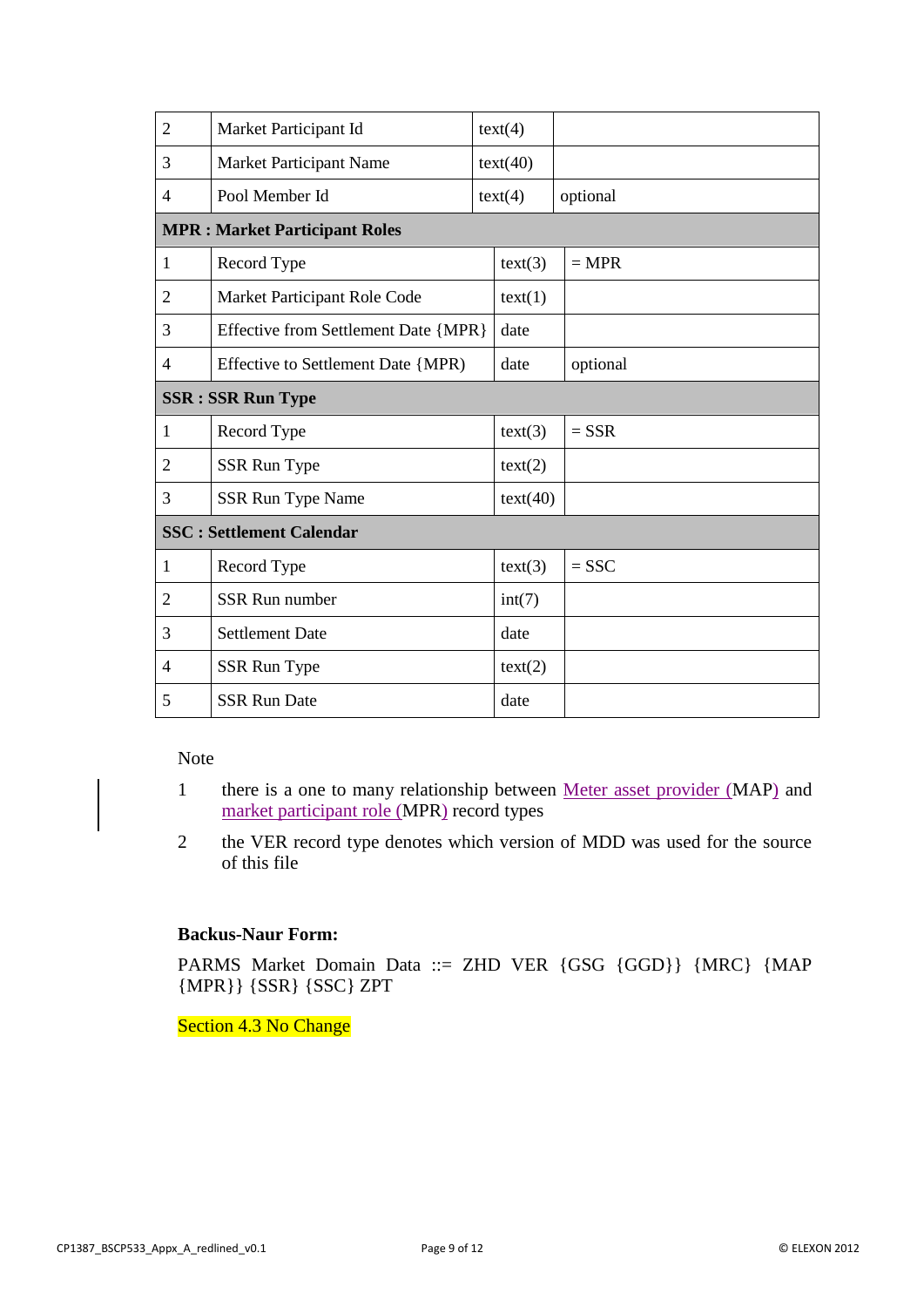# **5. OUTPUT DATA FILE FORMATS**

# **No change to Sections 5.1 to 5.4**

# **5.5 SP11 – Timely Appointment of Agents**

|                | <b>ZHD</b> - File Header                            |                             |                                    |
|----------------|-----------------------------------------------------|-----------------------------|------------------------------------|
| <b>Field</b>   | <b>Field Name</b>                                   | <b>Type</b>                 | <b>Comments</b>                    |
| $\mathbf{1}$   | Record Type                                         | text(3)                     | $=$ ZHD                            |
| $\overline{2}$ | File Type                                           | text(8)                     | $= P0224001$                       |
| 3              | From Role Code                                      | text(1)                     | $=C, D, M$                         |
| $\overline{4}$ | From Participant Id                                 | text(4)                     | ID of Supplier Agent               |
| 5              | To Role Code                                        | text(1)                     | $=$ Z (Non-Core - PARMS)           |
| 6              | To Participant Id                                   | text(4)                     | $=$ POOL                           |
| $\tau$         | <b>Creation Time</b>                                | date/time                   | Date $&$ time of file generation   |
|                | <b>SUB</b> - Subject Participant Header             |                             |                                    |
| <b>Field</b>   | <b>Field Name</b>                                   | <b>Type</b>                 | <b>Comments</b>                    |
| $\mathbf{1}$   | Record Type                                         | text(3)                     | $= SUB$                            |
| $\overline{2}$ | <b>Market Sector</b>                                | text(1)                     | $= N$ (NHH data) or H (HH data)    |
| 3              | Market Participant Role Code                        | text(1)                     | $=X(Supplier)$                     |
| $\overline{4}$ | Market Participant Id                               | text(4)                     | ID of Supplier                     |
| 5              | Period End Date                                     | date                        | Date of last day of calendar month |
| 6              | Periodicity                                         | text(1)                     | 'M'onthly                          |
| SP11 Data      |                                                     |                             |                                    |
| Field          | <b>Field Name</b>                                   | <b>Type</b>                 | <b>Comments</b>                    |
| 1              | Record Type                                         | text(3)                     | $= X11$                            |
| $\overline{2}$ | <b>GSP</b> Group Id                                 | $\overline{\text{text}}(2)$ | Where unknown '_U' should be used  |
| 3              | Count of D0155s received<br>within Reporting Period | int(7)                      |                                    |
| $\overline{4}$ | Count of D0155s not received<br>before Agent EFD    | int(7)                      |                                    |
| 5              | Count of D0155s received<br>before SF               | int(7)                      |                                    |
| 6              | Count of D0155s received<br>before R1               | int(7)                      |                                    |
| 7              | Count of D0155s received<br>before R2               | int(7)                      |                                    |
| 8              | Count of D0155s received<br>before R3               | int(7)                      |                                    |
| 9              | Count of D0155s received<br>before RF               | int(7)                      |                                    |
| 10             | Count of D0155s received after<br>RF                | int(7)                      |                                    |

#### **Backus-Naur Form:**

Timely Appointment of Agents::= ZHD {SUB {X11}} ZPT

**No change to Sections 5.6 to 5.16**

 $\overline{\phantom{a}}$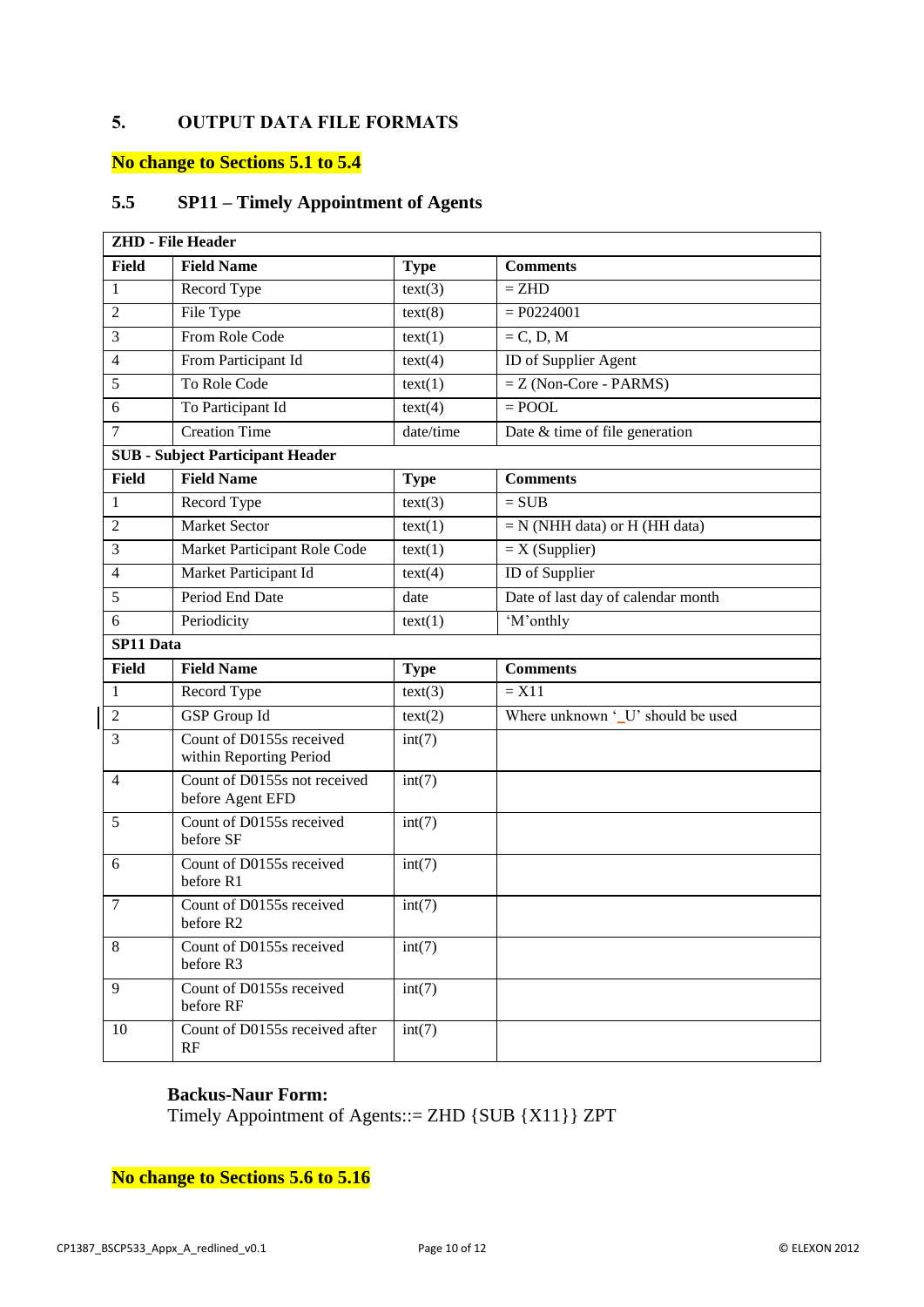|                  | <b>ZHD</b> - File Header                                    |             |                                                                                                                                                |
|------------------|-------------------------------------------------------------|-------------|------------------------------------------------------------------------------------------------------------------------------------------------|
| Field            | <b>Field Name</b>                                           | <b>Type</b> | <b>Comments</b>                                                                                                                                |
| 1                | Record Type                                                 | text(3)     | $=$ ZHD                                                                                                                                        |
| $\overline{2}$   | File Type                                                   | text(8)     | $= P0230001$                                                                                                                                   |
| 3                | From Role Code                                              | text(1)     | $=C, M$                                                                                                                                        |
| $\overline{4}$   | From Participant Id                                         | text(4)     | ID of Supplier Agent (Current HHDC reporting<br>on new HHMOA; new HHDC reporting on<br>current HHMOA; new HHMOA reporting on<br>current HHMOA) |
| 5                | To Role Code                                                | text(1)     | $=$ Z (Non-Core -PARMS)                                                                                                                        |
| 6                | To Participant Id                                           | text(4)     | $=$ POOL                                                                                                                                       |
| $\tau$           | <b>Creation Time</b>                                        | date/time   | Date $&$ time of file generation                                                                                                               |
|                  | <b>SUB</b> - Subject Participant Header                     |             |                                                                                                                                                |
| Field            | <b>Field Name</b>                                           | <b>Type</b> | <b>Comments</b>                                                                                                                                |
| 1                | Record Type                                                 | text(3)     | $= SUB$                                                                                                                                        |
| 2                | <b>Market Sector</b>                                        | text(1)     | $=$ H (indicates HH data)                                                                                                                      |
| 3                | Market Participant Role Code                                | text(1)     | $= M$                                                                                                                                          |
| $\overline{4}$   | Market Participant Id                                       | text(4)     | Where unknown enter 'UUUU' (New HHMOA<br>if reported by current HHDC; current HHMOA<br>if reported by new HHDC or new HHMOA)                   |
| 5                | Period End Date                                             | date        | Date of last day of calendar month                                                                                                             |
| 6                | Periodicity                                                 | text(1)     | 'M'onthly                                                                                                                                      |
| <b>HM12 Data</b> |                                                             |             |                                                                                                                                                |
| <b>Field</b>     | <b>Field Name</b>                                           | <b>Type</b> | <b>Comments</b>                                                                                                                                |
| $\mathbf{1}$     | Record Type                                                 | text(3)     | $= 2HM$                                                                                                                                        |
| 2                | GSP Group Id                                                | text(2)     | Where unknown 'U' should be used                                                                                                               |
| $\overline{3}$   | Supplier Id                                                 | text(4)     | The Market Participant ID of the associated<br>Supplier                                                                                        |
| $\overline{4}$   | Count of unique registrations<br>held in previous 14 months | int(7)      |                                                                                                                                                |
| 5                | Count of registrations where no<br>D0268 held               | int(7)      |                                                                                                                                                |
| 6                | Count of D0268s missing before<br>R1                        | int(7)      |                                                                                                                                                |
| $\tau$           | Count of D0268s missing before<br>R2                        | int(7)      |                                                                                                                                                |
| 8                | Count of D0268s missing before<br>R <sub>3</sub>            | int(7)      |                                                                                                                                                |
| 9                | Count of D0268s missing before<br>RF                        | int(7)      |                                                                                                                                                |
| 10               | Count of D0268s missing after<br>RF                         | int(7)      |                                                                                                                                                |

# **5.17 HM12 - Missing HH MTDs**

# **Backus-Naur Form:**

Missing HH MTDs ::= ZHD {SUB {2HM}} ZPT